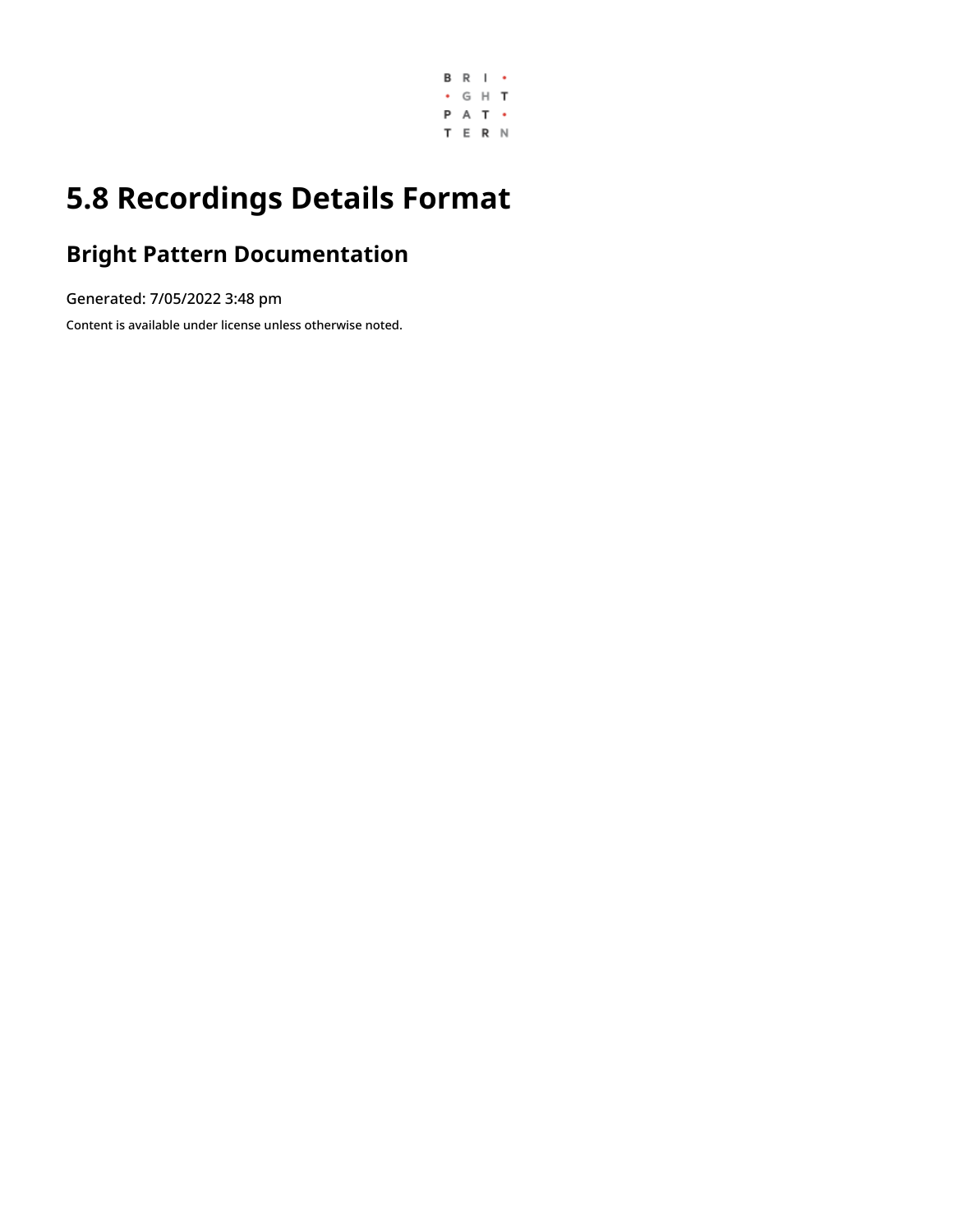#### **Table of Contents**

<span id="page-1-0"></span>

| Table of Contents                    |  |
|--------------------------------------|--|
| <b>Global Interaction Identifier</b> |  |
| Rules When Assigning a GIID          |  |
| Example                              |  |
| How GIIDs Are Exposed                |  |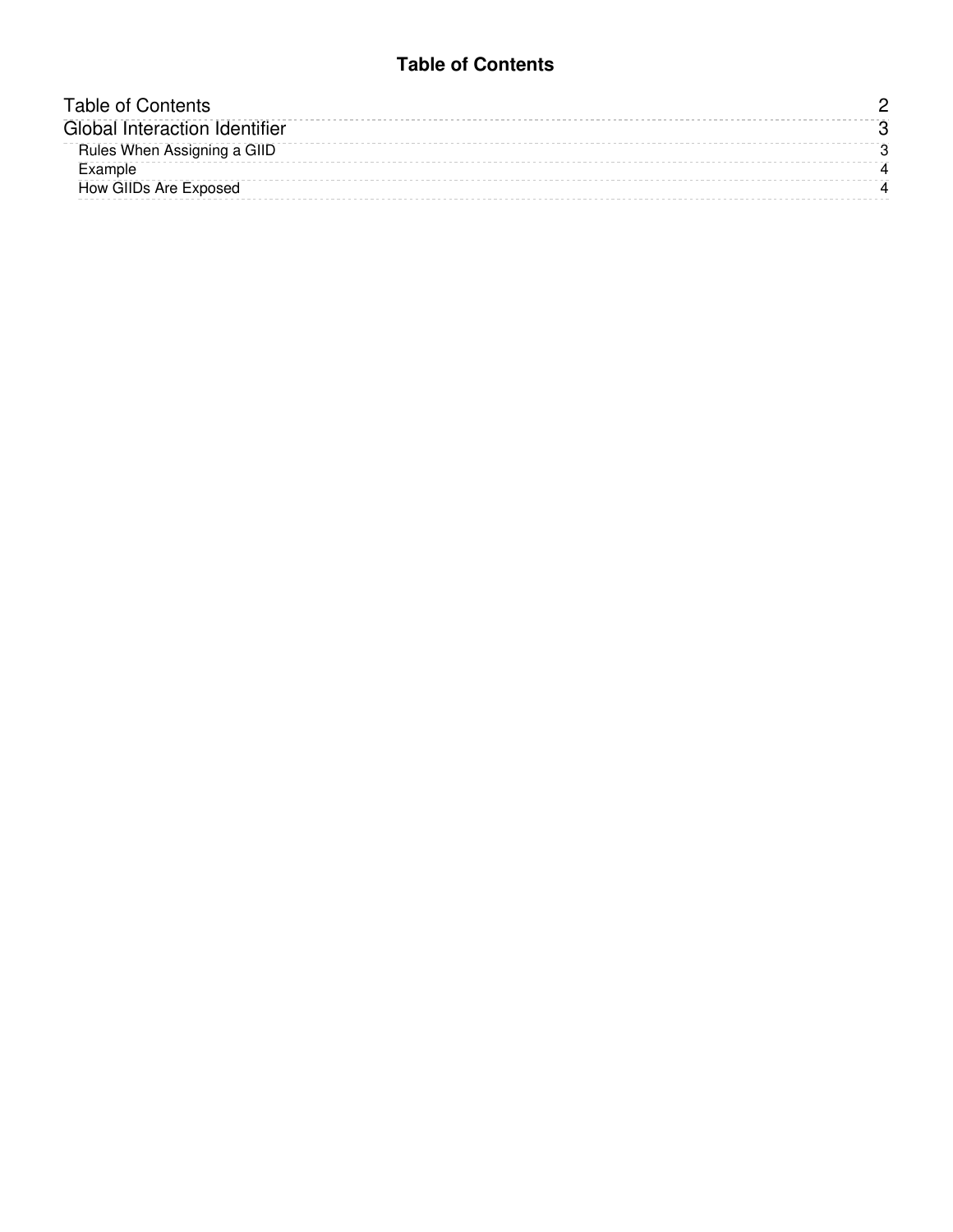- 1. REDIRECT [5.3:Contact-center-administrator-guide/ServicesandCampaigns/ResultsTab](https://help.brightpattern.com/5.3:Contact-center-administrator-guide/ServicesandCampaigns/ResultsTab)
- 1. REDIRECT [5.3:Agent-guide/Help/WaystoRequestAssistance](https://help.brightpattern.com/5.3:Agent-guide/Help/WaystoRequestAssistance)

# <span id="page-2-0"></span>**Global Interaction Identifier**

*Global interaction identifier (GIID)* is a [UUID-formatted](https://en.wikipedia.org/wiki/Universally_unique_identifier) number assigned to every interaction processed within Bright Pattern Contact Center. It can be used to track interaction history through all stages of processing within the system, including possible consultations, transfers, conferences, service changes, and media upgrades. At runtime, GIID can be exported to third-party applications via scenarios and/or desktop integration APIs. Historically, GIID appears in all records related to interaction processing, including call detail records, outbound campaign results, voice recording file names, and activity history of pre-integrated CRM applications. GIID is available as a search condition (i.e., data element) in the [interaction](https://help.brightpattern.com/5.8:Reporting-reference-guide/RecordingsDetailsFormat/?action=html-localimages-export#topic_reporting-reference-guide.2Finteractionrecordssearch) records search.

F37F0917-90C8-4AE6-A624-83B36B9092C6 C2619186-1D72-4916-976C-B33860883932 32D9AD5D-8CA8-494E-A9CB-33B55D96D633 14042194-4507-powered by Bright Pattern Examples of global interaction IDs in interactions records search results

### <span id="page-2-1"></span>**Rules When Assigning a GIID**

Depending on whether an interaction is new or related to another existing interaction, GIID is either generated or inherited. More specifically, the following general rules apply when assigning a GIID:

- For inbound voice and chat interactions, GIID is generated as soon as the interaction enters the contact center.
- For predictive, progressive, and automatic (IVR) campaign calls, a new GIID is generated for every new call attempt (i.e., different call attempts related to the same calling record have different GIIDs).
- For preview campaigns, a new GIID is generated each time a preview record is distributed to an agent. When the agent makes a call based on a preview record, the call attempt inherits the GIID of the record. If an agent makes several call attempts while handling one preview record, all such call attempts will have the same GIID.
- Manual consultation calls, both outbound and internal, inherit GIID of the held primary call. If several calls are on hold, the consult call inherits GIID of the call that has been placed on hold most recently.
- For manual outbound and internal calls unrelated to any existing calls, GIID is generated as soon as the call is dialed.
- For new inbound email interactions, GIID is generated when the email enters the contact center.
- For new outbound email interactions (emails unrelated to any existing cases), GIID is generated as soon as a draft is created (agent clicks the *Compose* button).
- For follow-up emails initiated by customers, GIID is generated when the email enters the contact center.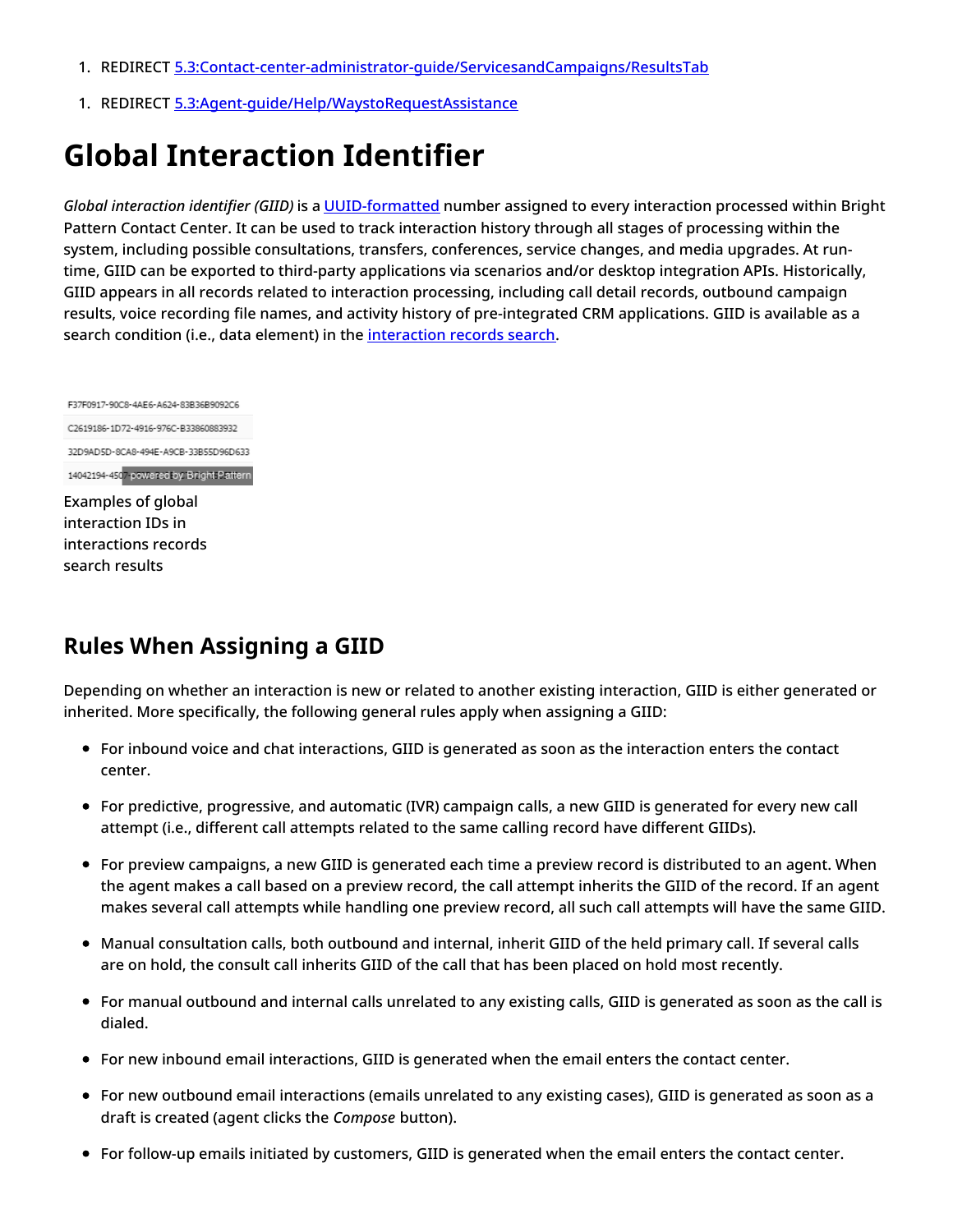- Follow-up emails initiated by agents inherit GIID of the previous email in the email thread.
- A call originated in the context of a customer chat interaction inherits GIID of the chat interaction.
- A call originated in the context of an email interaction inherits GIID of the email interaction.
- A new email originated in the context of a voice call inherits GIID of the call.
- Transferred/forwarded interactions inherit GIID assigned to the original interaction in a transfer sequence.
- Conference portions of interactions inherit GIID assigned to the original interaction.

### <span id="page-3-0"></span>**Example**

A typical use of the GIID can be illustrated by the following example. When reviewing your customer relationship management (CRM) transactions, you need to find voice recordings of the related calls, both while they are still stored in the Bright Pattern Contact Center system and after they have been exported and stored elsewhere.

When configuring your system to support the above task:

- If you use one of the pre-integrated CRM applications, depending on your workflow, the GIID related to transactions handled by your agents may be available automatically as part of the *activity history* (see below). If this is not the case, consider using one of the available scenario integration blocks (e.g., [Fetch](https://help.brightpattern.com/5.8:Reporting-reference-guide/RecordingsDetailsFormat/?action=html-localimages-export#topic_scenario-builder-reference-guide.2Ffetchurl) URL) to store the content of variable *\$(globalInteractionId)* as part of CRM transaction records associated with your calls.
- To make sure you can find voice recordings even after they have been exported out the system, add the *\$(GlobalInteractionId)* component to the file names of exported [recordings](https://help.brightpattern.com/5.8:Reporting-reference-guide/RecordingsDetailsFormat/?action=html-localimages-export#topic_contact-center-administrator-guide.2Fresultstab).

When looking for a voice recording related to your CRM transaction:

- Copy the GIID from the CRM transaction.
- Check the transaction date against the voice recording storage times agreed upon with your service provider (the default period is 90 days).
- If the voice recording is still stored within Bright Pattern Contact Center, open the [Interaction](https://help.brightpattern.com/5.8:Reporting-reference-guide/RecordingsDetailsFormat/?action=html-localimages-export#topic_reporting-reference-guide.2Finteractionrecordssearch) Records Search page, select GIID as your search condition, and paste the GIID you have copied from your CRM transaction.
- If the voice recording is no longer within Bright Pattern Contact Center but has been exported for offline storage, look for the file containing the copied GIID on the location where the recordings are stored.

Note that depending on the workflow, your search may produce several voice recordings (e.g., recordings of call segments before and after a transfer, or a recording of an associated consult call).

### <span id="page-3-1"></span>**How GIIDs Are Exposed**

GIIDs are exposed via the data elements described in the following table. The "Where to Use" column names where the data element is used, and the "Data Element to Use" column describes the type and name of the element (i.e., field, variable, parameter, etc.).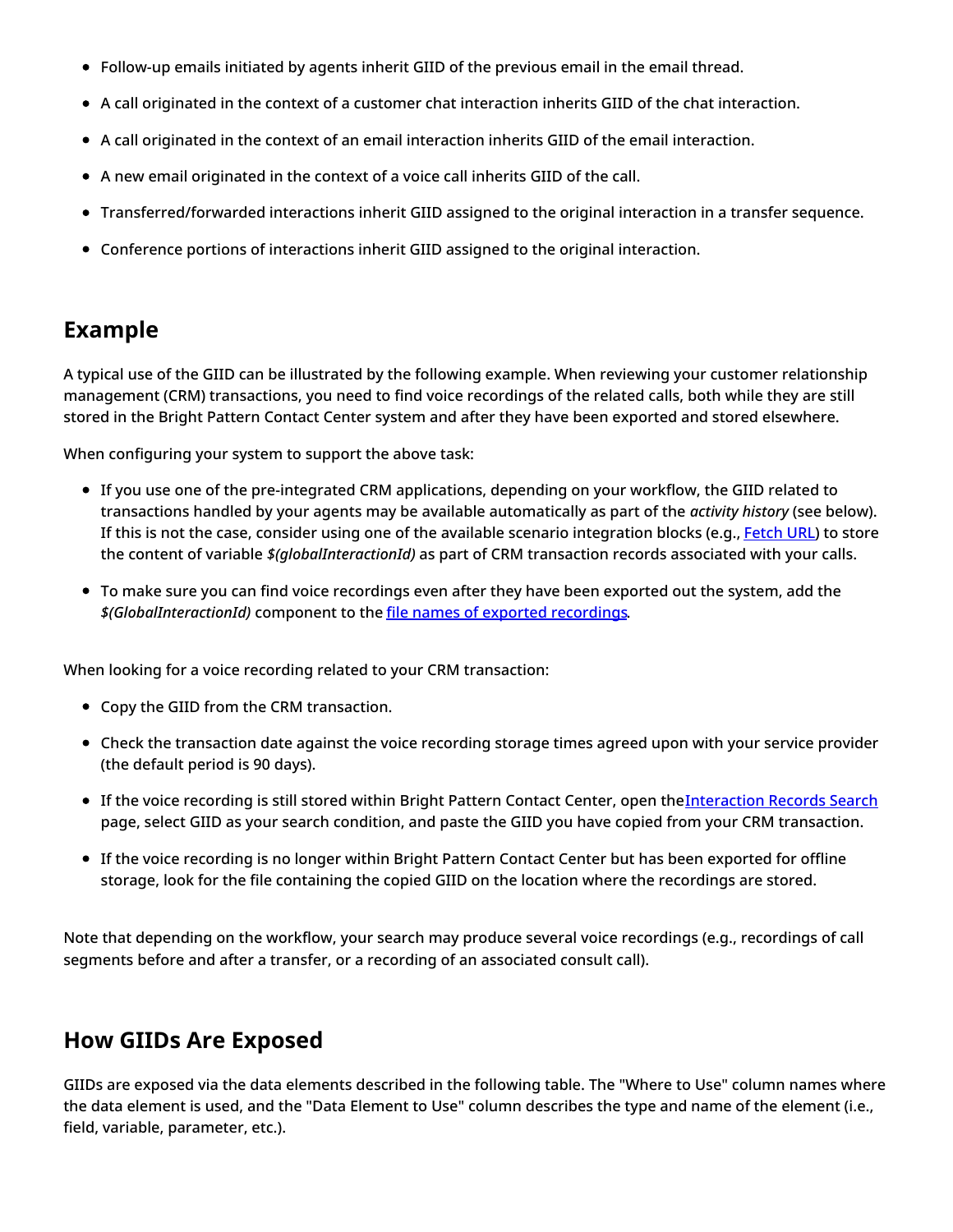| <b>Where to Use</b>                               | <b>Data Element to Use</b>                                                                                                                                                                                                                                      |
|---------------------------------------------------|-----------------------------------------------------------------------------------------------------------------------------------------------------------------------------------------------------------------------------------------------------------------|
| <b>Scenarios</b>                                  | • variable \$(item.globalInteractionId) - An Interaction property                                                                                                                                                                                               |
| Simplified<br>Desktop .NET<br>API                 | • globalInteractionId - A property of events evtCallDialing and evtCallOffered<br>globalInteractionId - An optional parameter of method CallDial                                                                                                                |
| Desktop<br><b>Integration API</b><br>.NET Version | globalInteractionId - A property of event <i>itemArrivedCallback</i><br>$\bullet$<br>globalInteractionId - An optional parameter of method <i>makeCall</i>                                                                                                      |
| Salesforce.com<br>integration                     | • Call Object Identifier - A field of Salesforce.com activity history                                                                                                                                                                                           |
| Zendesk<br>integration                            | https:// <portal>/InteractionSearch?qlobal_interaction_id=<x> - The URL of Zendesk activity<br/>٠<br/>history; clicking this URL opens the Interaction Records Search page with the global<br/>interaction identifier preset as a search condition</x></portal> |
| RightNow<br>integration                           | • global_interaction_id - A field from RightNow activity history                                                                                                                                                                                                |
| Reporting<br>Database                             | global_interaction_id - A field from the tablecall detail                                                                                                                                                                                                       |
| <b>Detail Reports</b>                             | Global ID - A field from the Call Detail Report and Email Detail Report<br>$\bullet$                                                                                                                                                                            |
| Campaign<br><b>Results</b>                        | Global Interaction ID - A field from the campaign results indetailed and simple formats                                                                                                                                                                         |
| <b>Exported voice</b><br>recording                | <i>\$(globalInteractionId)</i> - An optional file name component of <i>exported voice recording files</i><br>Global Interaction ID - A field of the recordings details .CSV file                                                                                |
| <b>Activity History</b><br>Forms                  | \$(ActivityHistory.global_interaction_id) - The Activity History list field data element is available<br>in the Text form control.                                                                                                                              |

#### **Note the following:**

- When two inbound calls are merged into a conference, the conference call gets GIID of the older call (the call that appeared in the system first).
- Consult calls initiated from a **[hardphone](https://help.brightpattern.com/5.8:Reporting-reference-guide/RecordingsDetailsFormat/?action=html-localimages-export#topic_contact-center-administrator-guide.2Fhardphones)** do not inherit GIID from the original call.
- GIID is not currently available as a scenario variable for the following types of interactions (because interactions of these types do not have exposed scenarios):
	- $\circ$  Preview campaign calls